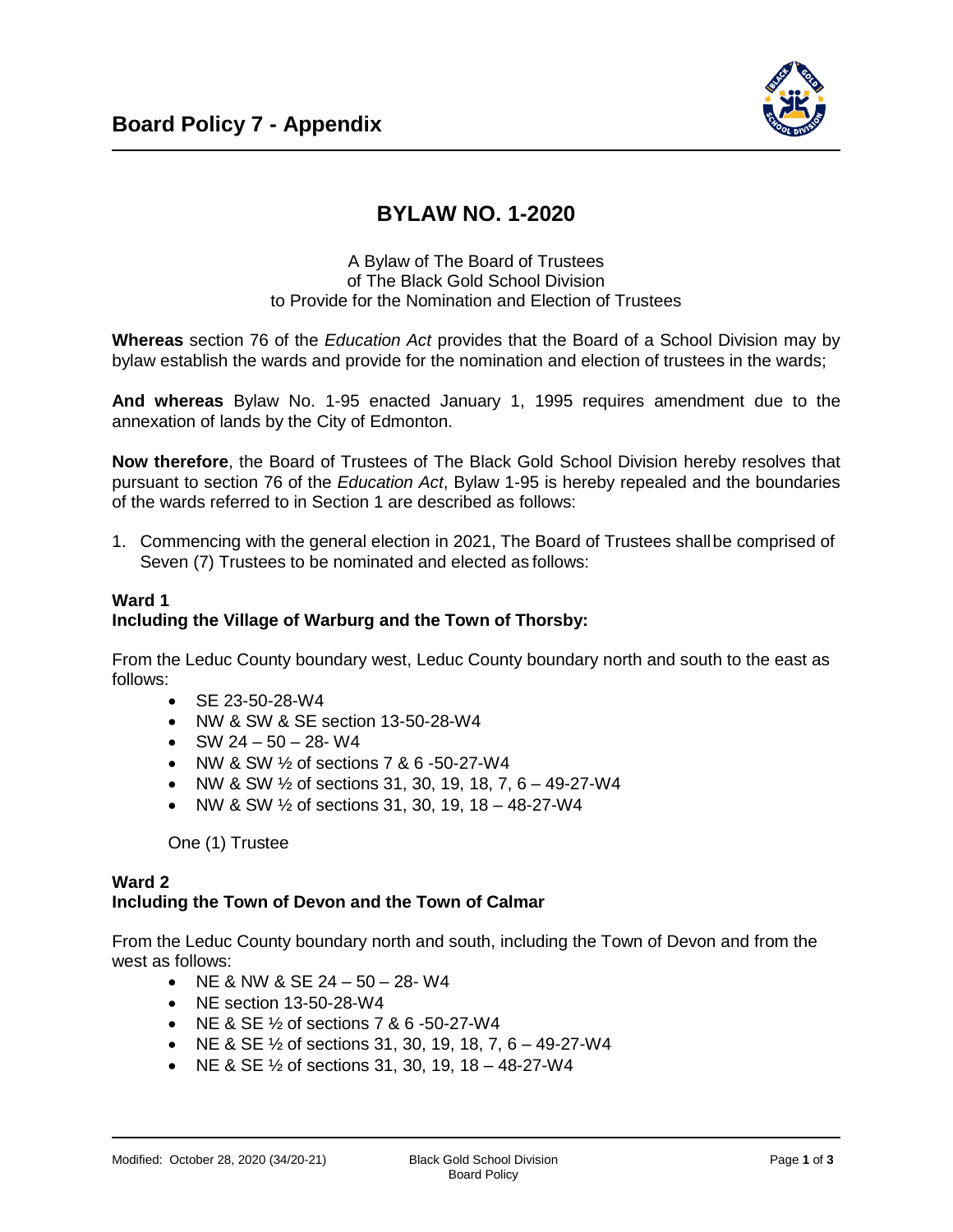to the east as follows:

- NW & SW 1/2 sections 23, 14, 11–50-26-W4
- NW  $2 50 26 W4$
- $\bullet$  NW & SW & NE section 3 50-26-W4
- NW & SW sections 34, 27, 22, 15, 10, 3– 49-26-W4
- NW & SW & SE 34 -48-26-W4
- SW & SE 35-48-26-W4
- SW 36-48-26-W4
- NW & SW  $\frac{1}{2}$  section 25, 24, 13, 12, 1 48-26-W4

One (1) Trustee

#### **Ward 3 Including the City of Leduc**

Leduc County boundary north and south, including the City of Leduc and from the west as follows:

- NE & SE  $\frac{1}{2}$  sections 23, 14, 11,  $-$  50-26-W4
- $\bullet$  NE & SE & SW 2 50 26-W4
- $\bullet$  SE section  $3 50 26 W4$
- NE & SE  $\frac{1}{2}$  sections 34, 27, 22, 15, 10, 3 49-26-W4
- $\bullet$  NE 34 -48-26-W4
- NW & NE 35-48-26-W4
- NW & NE & SE 36-48-26-W4
- NE & SE  $\frac{1}{2}$  section 25, 24, 13, 12, 1 48-26-W4

to the east as follows:

- South of Hwy 625 from Hwy 2 to Range Road 245
- SW & SE ½ sections 17, 16, 15 -50-24-W4
- SW section 14-50-24-W4
- NW & SW  $\frac{1}{2}$  section 11 50 -24-W4
- $\bullet$  NW & SW & SE section  $2 50 24 W4$
- $\bullet$  SW & SE 1 50 24- W4
- SW section 6-50-23-W4
- NW & SW section 31-49-23-W4
- NW & SW & SE section 30-49-23-W4
- SW 29-49-23-W4
- NW & SW sections 20, 17, 8, 5, -49-23-W4
- NW & SW sections 32, 29-48-23-W4
- NW 20-48-23-W4
- NW & SW & NE 19-48-23-W4
- NW & SW sections 18, 7-48-23-W4

Three (3) Trustees